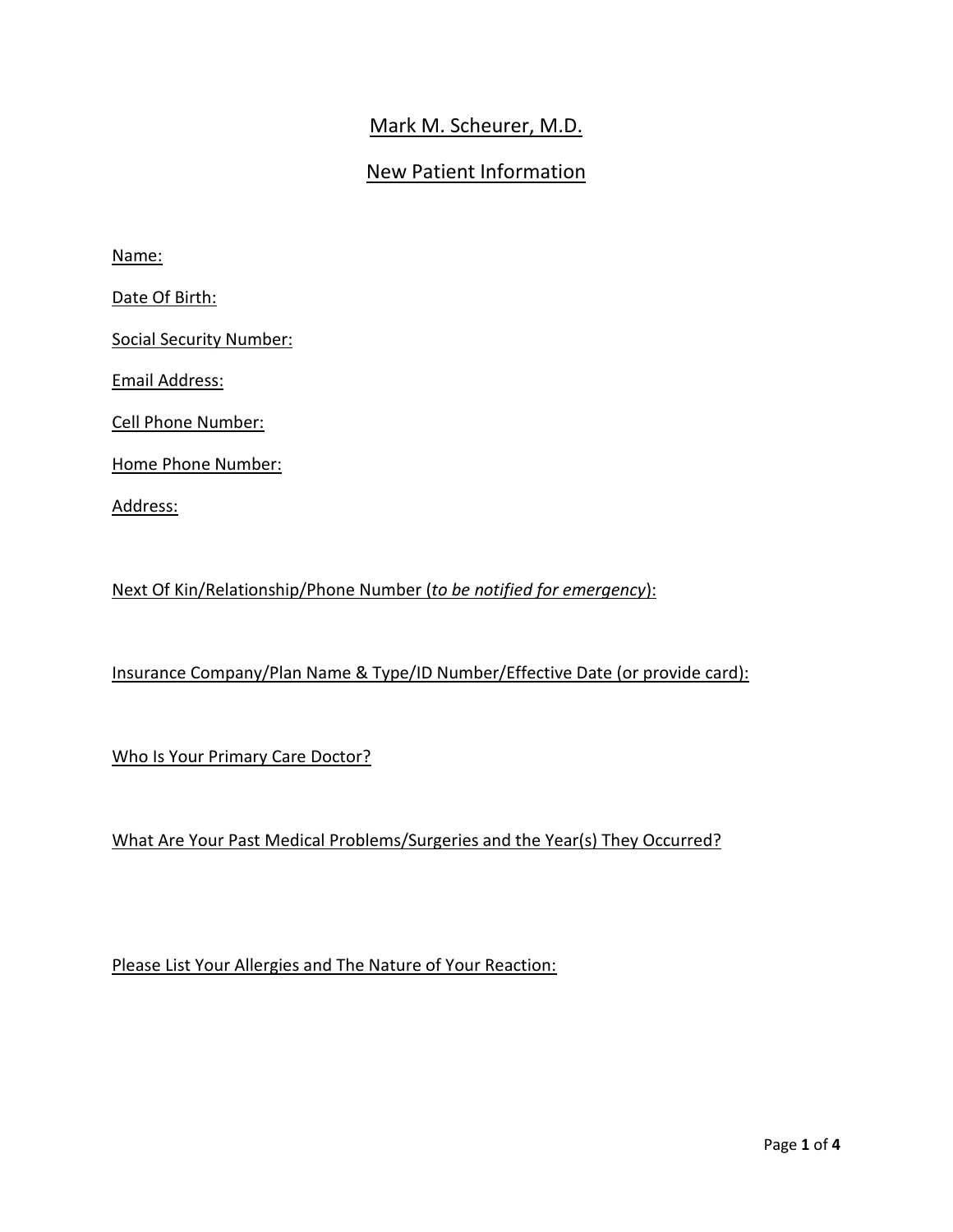#### Please List Your Current Medical Problems Requiring Treatment:

#### If You Have Been Hospitalized For Reasons Other Than Surgery Please List The Reasons/Dates:

#### Please List Any Major Medical Problems Which Have Affected Your Parents and/or Siblings:

Do You Smoke or Use Tobacco in Other Forms? Yes No Never *When Did You Quit*?

Do You Drink Alcohol? Yes No

Please List The Medications or Supplements You Are Taking With the Frequency and Dose (or provide separate list):

| <u>1.</u>         |  |  |  |
|-------------------|--|--|--|
| 2.                |  |  |  |
| $\underline{3}$ . |  |  |  |
| $\overline{4}$ .  |  |  |  |
| $\underline{5}$ . |  |  |  |
| 6.                |  |  |  |
| $\overline{Z}$ .  |  |  |  |
| <u>8.</u>         |  |  |  |
| 9.                |  |  |  |
| <u>10.</u>        |  |  |  |
|                   |  |  |  |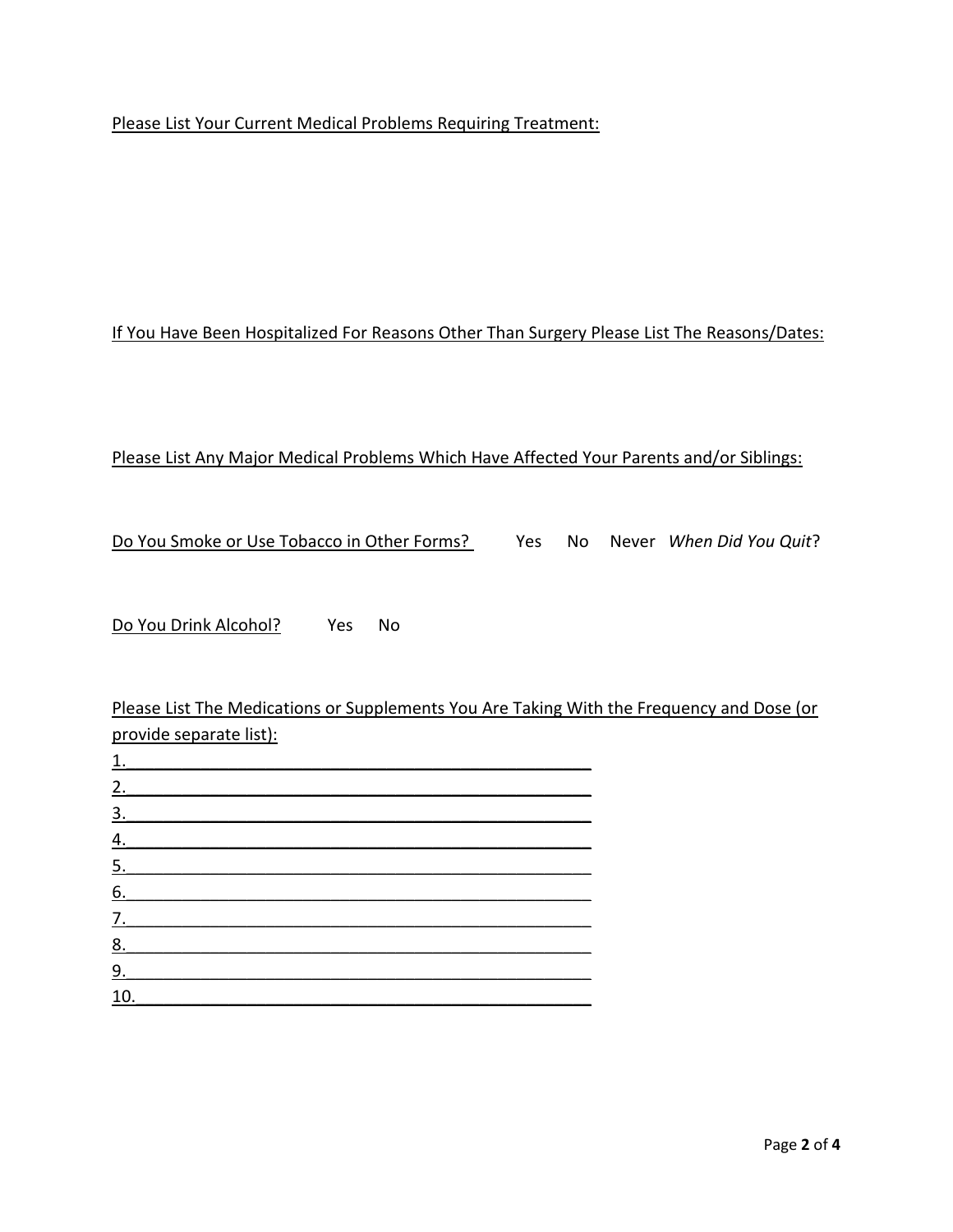Do You Feel You May Have Been Exposed to Anything Harmful in your Environment? Yes No

How Is Your Energy Level?

How Is Your Sleep? Do You Snore?

Any Bowel or Bladder Issues?

Are You Having Any Pain Issues?

Have You Ever Bled Excessively After a Cut, Dental Procedure, etc?